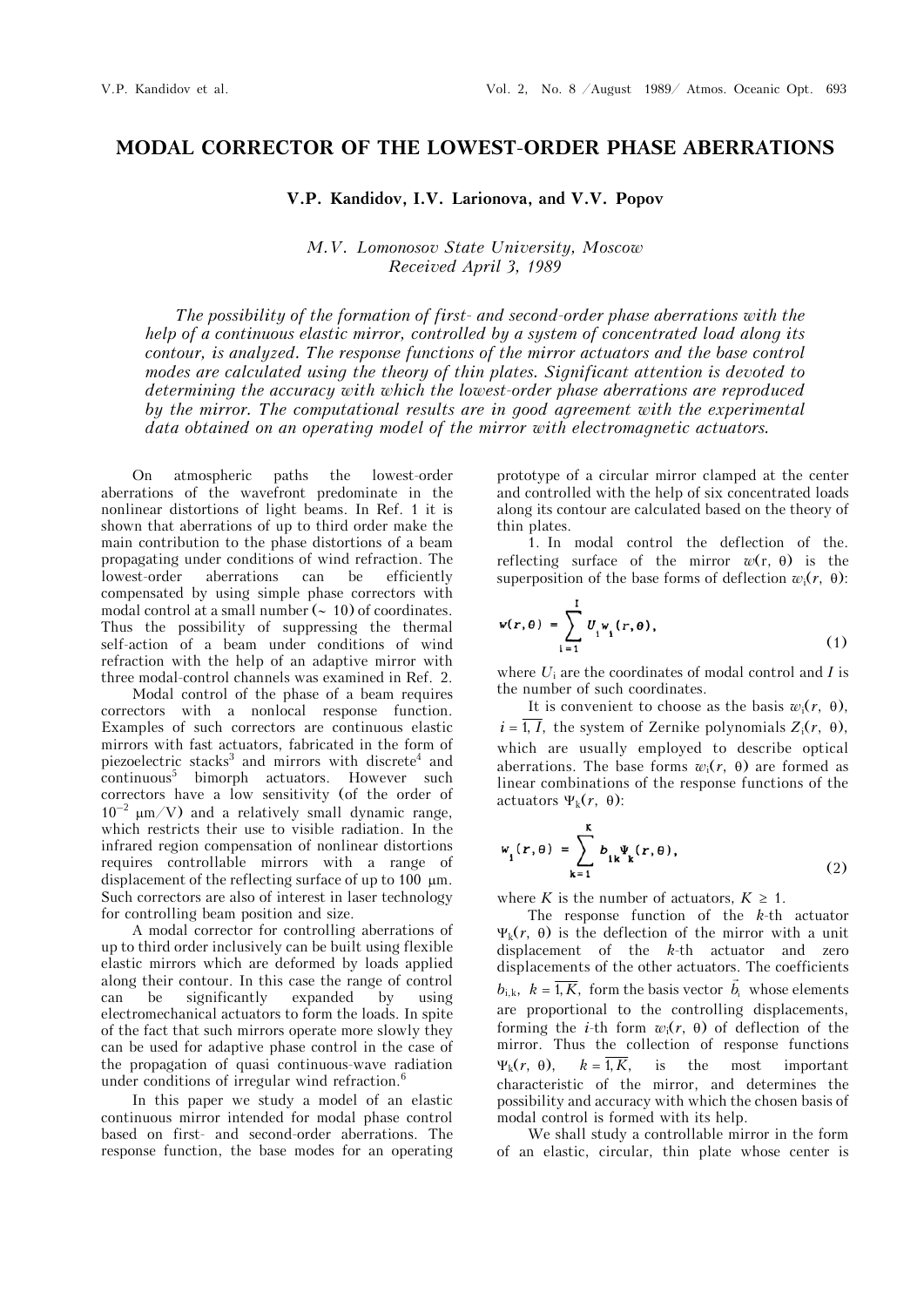clamped (Fig. 1). Rods, which are displaced by means of pushers with the help of actuators and restoring springs perpendicular to the plane of the mirror, are evenly spaced along the contour of the plate. As a result the mirror is deformed by a system of concentrated forces and moments acting on its contour.

We shall calculate the response function  $\Psi_k(r, \theta)$ by a variational method using the approximations of the theory of thin plates,<sup>7</sup> which is applicable if the thickness *h* of the plate is much smaller than its radius  $R_0$  ( $h \ll R_0$ ). Let their six rods be on the contour of the mirror:  $K = 6$ . Then assuming that the rods are points where the rods are attached:

$$
\Psi_{\mathbf{k}}\left[R_{0},\left(j-1\right)\frac{\pi}{3}\right] + l_{2}\frac{\partial\Psi_{\mathbf{k}}}{\partial r}\left[R_{0},\left(j-1\right)\frac{\pi}{3}\right] =
$$
\n
$$
= y_{0}\delta_{\mathbf{j}\mathbf{k}}, \quad j=\overline{1,6},\tag{3}
$$

where  $y_0$  is a unit displacement on the *k*-th actuator and  $l_2$  is the distance from the point of application of the force to the edge of the mirror.



*FIG. 1. Construction of the adaptive mirror: 1 – reflecting plate; 2 – rods; 3 – pusher; 4 – stepping motor; 5 – restoring spring.*

Since the elasticity of the holding system at the center is not known a priori we shall first assume that it is absolutely rigid. In this case the form of the deflection at the point  $r = 0$  must satisfy the following boundary conditions:

$$
\Psi_{\mathbf{k}}(\mathbf{0}, \ \mathbf{\theta}) = \mathbf{0};\tag{4}
$$

$$
\frac{\partial \Psi_{k}}{\partial r} (0, \theta) = 0. \qquad (5)
$$

The total energy of elastic deformation of the mirror and the system clamping the actuators has the form

$$
\varepsilon = \frac{D}{2} \int_{0}^{R_0} \int_{0}^{2\pi} \left[ \nabla^4 \Psi_{\mathbf{k}} \right] - 2(1-\nu) \frac{\partial^2 \Psi_{\mathbf{k}}}{\partial r^2} \left( \frac{1}{r} \frac{\partial \Psi_{\mathbf{k}}}{\partial r} + \frac{1}{r^2} \frac{\partial^2 \Psi_{\mathbf{k}}}{\partial r^2} \right) + 2(1-\nu) \left[ \frac{\partial}{\partial r} \left( \frac{1}{r} \frac{\partial \Psi_{\mathbf{k}}}{\partial \theta} \right) \right]^2 r dr d\theta +
$$

$$
+\sum_{1=1}^{6} \frac{K_1 X_1^2}{2} + \frac{\eta}{2} \left(\frac{\partial \Psi_{k}}{\partial r} (0,0)\right)^2;
$$
  

$$
D = \frac{Eh^3}{12(1-v^2)},
$$
 (6)

where  $E$  is Young's modulus;  $\nu$  is the Poisson ratio of the material of the elastic plate;  $K_1$  is the stiffness of the of the  $l$ -th spring;  $X_l$  is the deformation of the  $l$ -th spring; and,  $\eta$  is the holding factor at the center of the mirror.

We shall approximate the response function of the *k*-th actuator  $\Psi_k(r, \theta)$  by the series

$$
\Psi_{k}(r,\theta) = \sum_{n=1}^{3} \sum_{m=0}^{3} C_{nm} \left( \frac{r}{R_{0}} \right)^{n+1} \cos \left[ m \left( \theta - (k-1) \frac{\pi}{3} \right) \right].
$$
\n(7)

According to the variational method the coefficient  $C_{nm}$  in the series (7) is determined by run. minimizing the energy (6) with respect to the set of coefficients  $C_{nm}$  satisfying the geometric boundary conditions  $(3)$ – $(5)$ .

The contour lines of deflection for the response function of the mirror actuator are shown in Fig. 2. One can see that the response function is substantially nonlocal.

The basic vectors  $\vec{b}_i$ ,  $\vec{i} = \overline{1, I}$  were calculated by the method of the least squares. In so doing, taking the distribution of the intensity of the light beam on the mirror into account, a weight in the form of a Gaussian function with a characteristic scale  $a = 0.3R_0$  was employed. Thus the problem of minimizing the following functional of the discrepancy between the mode sought  $w_i(r, \theta)$  and the corresponding polynomial  $Z_i(r, \theta)$  was solved:

$$
F(\vec{b}_i) = \int_0^R \int_0^{2\pi} \left[ Z_i(r, \theta) - \sum_{k=1}^6 b_{ik} \Psi_k(r, \theta) \right]^2 \times
$$
  
 
$$
\times \exp^{-r^2/a} \frac{1}{r dr d\theta}.
$$
 (8)



*FIG. 2. The contour lines* of *deflection for the response function of the lower actuator, whose location is marked by the arrow.*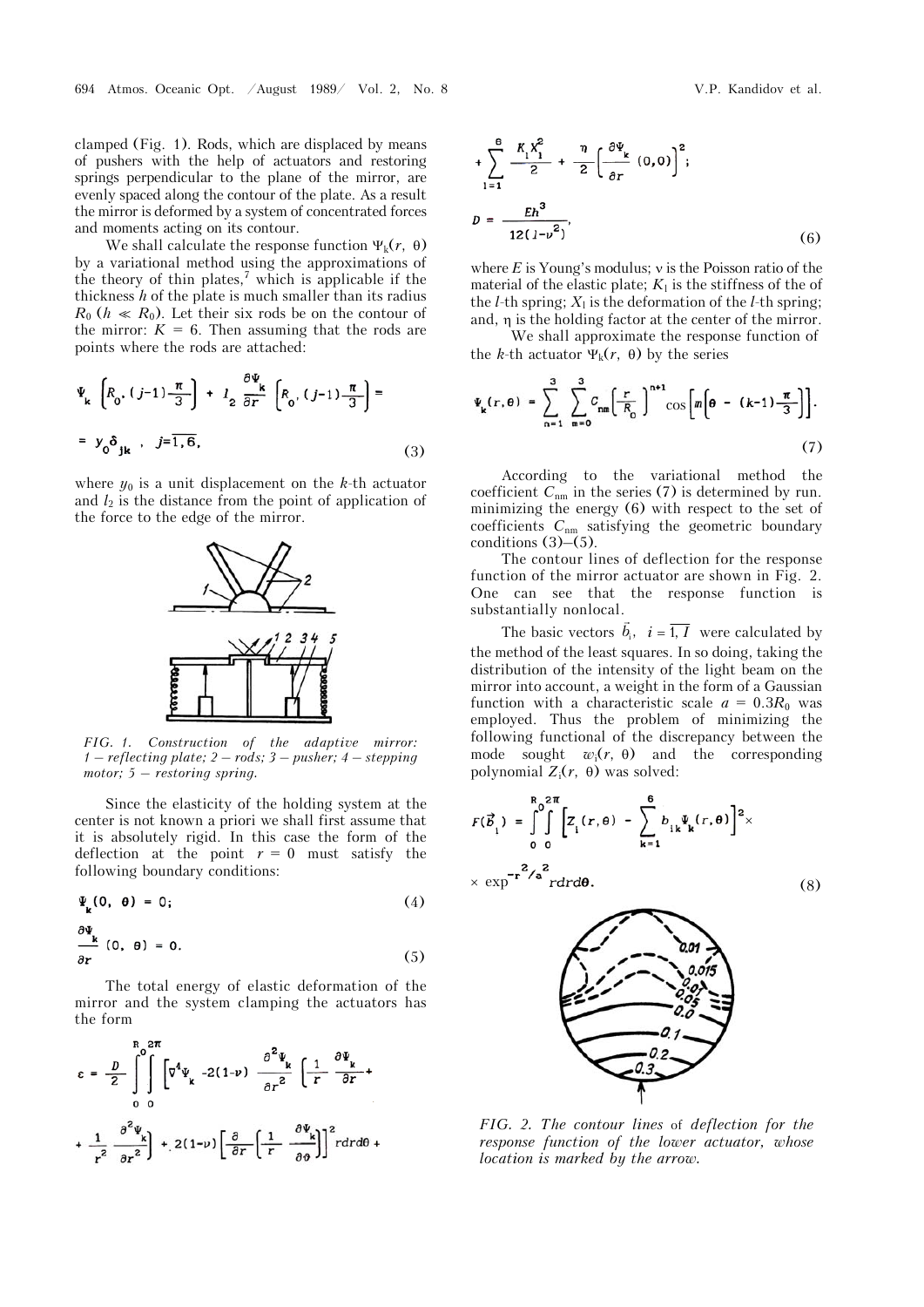The components of the vectors  $\vec{b}_i$ ,  $i = \overline{1, 5}$ , forming the base modes of the mirror, with which the reflected beam acquires tilts, focusing, and astigmatism of the phase, are presented in Table I.

*TABLE I.*

| Type<br>of<br>aberration | Displacements of the actuators |          |          |          |          |          |
|--------------------------|--------------------------------|----------|----------|----------|----------|----------|
|                          | $b_{11}$                       | $b_{12}$ | $b_{13}$ | $b_{14}$ | $b_{15}$ | $b_{16}$ |
|                          | 0                              | $-3.3$   | $-3.3$   | 0        | 3.3      | 3.3      |
| 2                        | 3.8                            | 1.9      | $-1.9$   | $-3.8$   | $-1.9$   | 1.9      |
| з                        | 2.4                            | 2.4      | 2.4      | 2.4      | 2.4      | 2.4      |
| 4                        | $-3.6$                         | 1.8      | 1.8      | $-3.6$   | 1.8      | 1.8      |
| 5                        | 0                              | $-3.1$   | 3.1      | 0        | $-3.1$   | 3.1      |

The cross sections of the form of deflection of the mirror for these modes  $w_i(r, \theta)$ ,  $i = \overline{1, 5}$ , are shown in Fig. 3. One can see that the second-order modes  $w_i$ ,  $i = \overline{3, 5}$ , are close to the corresponding Zernike polynomials. The tilt modes  $w_i$ ,  $i = \overline{1, 2}$ , differ substantially from  $Z_i$ ,  $i = \overline{1, 2}$ , because we have assumed that the center of the mirror is rigidly held.



*FIG. 3. Sections of deflection of the mirror by the plane*  $\theta$  = const in reproducing tilts (a), *focusing (b), and astigmatisms (c). The solid lines correspond to the base modes w<sub>1</sub>,*  $i = \overline{1, 5}$ *, and the broken lines correspond to the Zernike polynomials*  $Z_i$ ,  $i = \overline{1, 5}$ .

2. It is possible to form a given basis, in particular, in the form of a system of Zernike polynomials  $Z_i(r, \theta)$ with finite accuracy on a mirror with a limited number of actuators. The standard deviation  $\varepsilon_i$  of the mode  $w_i(r, \theta)$  on a correctable aperture of radius R is equal to

$$
\varepsilon_{i} = \left\{ \int_{0}^{R} \int_{0}^{2\pi} \left[ Z_{i}(r, \theta) - \right]^{2} r dr \theta / \int_{0}^{R} \int_{0}^{2\pi} Z_{i}^{2}(r, \theta) r dr d\theta \right\}^{1/2}.
$$
 (9)

Since the modes  $w_i(r, \theta)$  were determined to within a constant factor we introduced a normalization coefficient *C* in Eq. (9). The value of this constant is calculated by minimizing  $\varepsilon_i$ .

The dependence of  $\varepsilon_i$  on the radius *R* of the working aperture of the mirror for the five lowest-order aberrations is shown in Fig. 4a (solid curves). The rms error  $\varepsilon_{12}$  for the tilt modes increases monotonically as the radius *R* of the working aperture decreases; this is caused by significant deviations of the form of deflection at the center of the mirror, held rigidly on the axis, from a tilted plane (Fig. 3a). Conversely, for focusing, the error  $\varepsilon$  decreases as the radius *R* decreases; this is evidently attributable to the increase in the relative contribution of the moment load and therefore to the fact that the form of the deflection of the mirror is more nearly parabolic. In forming astigmatisms the discrepancies  $\varepsilon_{4.5}$  also decrease as *R* decreases. For a Gaussian beam with  $a = 0.3R_0$ , the working aperture may be taken to be equal to the visible spot, whose radius  $R \approx 0.6 R_0$ . Then on the working aperture the error in the formation of phase aberrations is equal to 3.5% for focusing, 0.5% for astigmatisms, and about 13% for tilts.



*FIG.* 4. The normalized standard deviation  $\varepsilon_i$ ,  $i = \overline{1, 5}$ , *of the base modes*  $w_i$ ,  $i = \overline{1, 5}$  *from the corresponding Zernike polynomials Z<sub>i</sub>,*  $i = \overline{1, 5}$ (a) and the relative weight  $d_i$ ,  $i = \overline{1, 5}$ , of the *extraneous aberrations (b) as a function of the radius R of the working aperture of the mirror.*   $i = 1, 2 - \text{tilts}$ ;  $I = 3 - \text{focusing}$ ,  $I = 4, 5 - \text{focusing}$ *astigmatisms. The solid lines correspond to the starting model of the mirror, the dotted lines correspond to a "semirigid" mirror, and the dashed lines correspond to the improved mirror.*

The error  $\varepsilon_i$  arises owing to the presence of extraneous polynomials  $Z_p$ ,  $p \neq i$  in the base mode  $w_i(r, \theta)$ . The relative weight of the extraneous aberrations in the base mode  $w_i$  ( $r$ ,  $\theta$ ) is given by the following relation;

$$
d_{i} = \left[ \sum_{\substack{p=1 \ p \neq i}}^{p} \alpha_{ip}^{2} / \sum_{p=1}^{p} \alpha_{ip}^{2} \right]^{1/2},
$$
\n(10)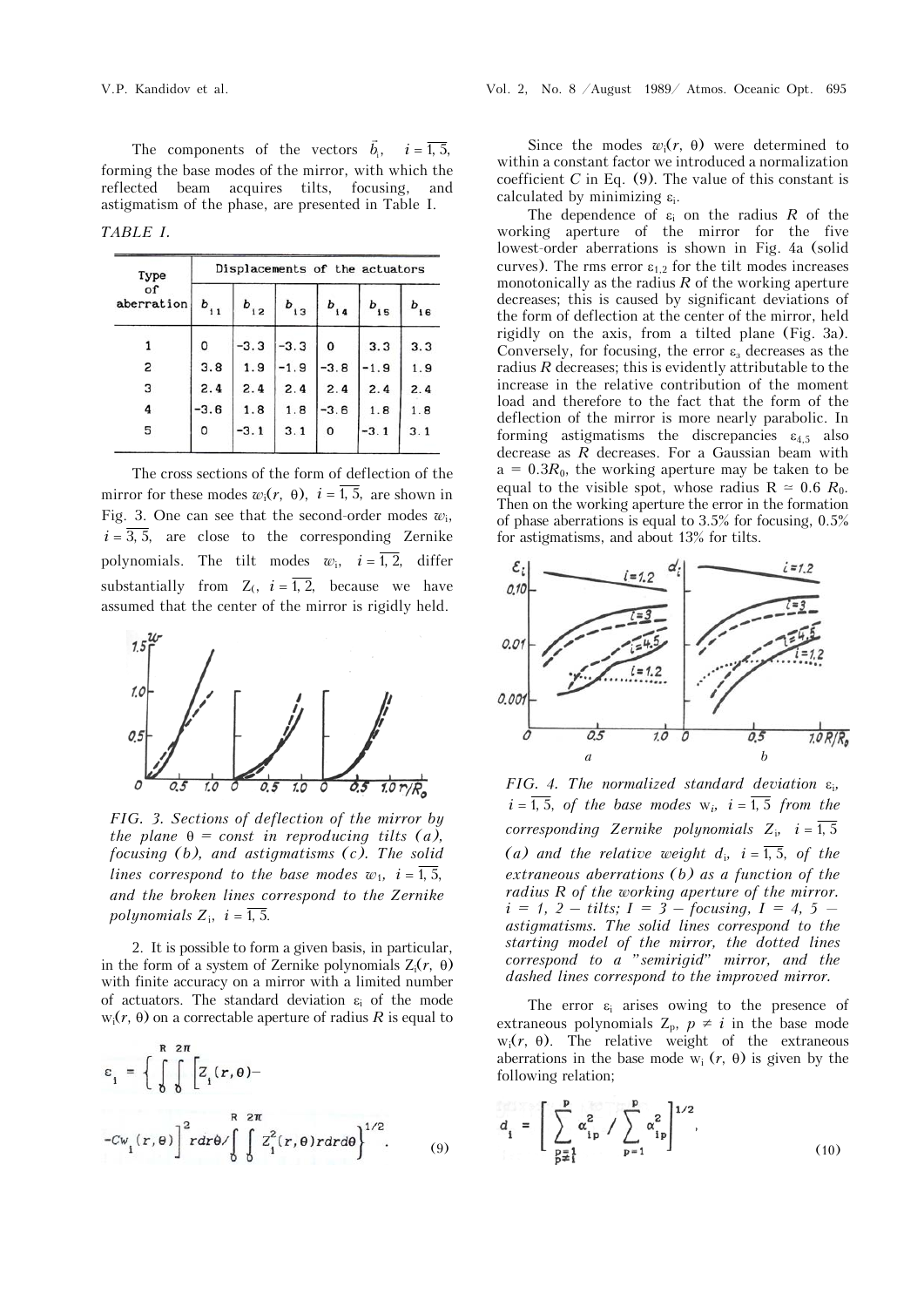where  $\alpha_{ip}$  is the coefficient in the expansion of the mode  $w_i(r, \theta)$  in a system of the Zernike polynomials:

$$
\alpha_{ip} = \int_{0}^{R} \int_{0}^{2\pi} w_i(r, \theta) Z_p(r, \theta) r dr \theta / \int_{0}^{R} \int_{0}^{2\pi} Z_p^2(r, \theta) r dr d\theta.
$$
\n(11)

The weight of the extraneous aberrations *d*i,  $i = \overline{1, 5}$ , as a function of the radius *R* of the working aperture is shown in Fig. 4b. The dependence  $d_i(R)$ ,  $i = \overline{1, 5}$ , is similar to the errors  $\varepsilon_i$  obtained for the corresponding modes. The relative weight  $d_i$  of the extraneous aberrations in the base modes  $w_1$ , corresponding to tilts of the mirror, increases approximately up to 25% as *R* decreases. The main extraneous aberration in  $w_{1,2}$  is the coma. As indicated above this is due to the assumption that the center of the mirror is rigidly held down. In the base focusing mode  $w_3$  the weight  $d_3$  increases as  $R$  increases, reaching 7% at  $\overline{R} = R_0$ . The largest extraneous aberration in  $w_3$  is the spherical aberration, and its sign is opposite to that of the focusing. The weight of the extraneous aberrations in the formation of the astigmatisms  $w_{4.5}$  does not exceed 1.5%.

The increase in the angular divergence of the radiation reflected from the mirror is related with the error in the reproduction of the lowest-order phase aberrations. The quality of tilt control and control of the beam focusing can be characterized by the power  $P(\theta_0)$  of the radiation propagating after the corrector in a given solid angle  $\theta_0$ :

$$
P(\theta_0) = \int_{0}^{2\pi} \int_{0}^{\theta} I(\theta, \varphi) d\theta d\varphi.
$$
 (12)

The radiant intensity of the radiation  $I(\theta, \phi)$  is determined by the amplitude of the light field  $E(x, y, 0)$  of the reflected beam. For a collimated beam with a Gaussian profile incident normally on the aperture of the mirror we have

$$
E(x, y, 0) = E_0 \exp\left\{-\frac{x^2 + y^2}{2a_0^2}\right\} \exp\{i\varphi(x, y)\};
$$
  
\n
$$
a_0 = 0.3R_0.
$$
 (13)

In the case of an ideal corrector, whose deflection corresponds to the Zernike polynomials, the phase  $\varphi(x, y)$  is equal to

$$
\varphi_i^0(x, y) = 2kZ_i(x, y); \tag{14}
$$

in the case of the mirror studied here

$$
\varphi_{i}(x, y) = 2kw_{i}(x, y). \qquad (15)
$$

Let  $\theta_0$  be the angle at which the power  $P^{0}(\theta) = \exp^{-1}P$ , where *P* is the total power, for a Gaussian beam reflected from an ideal corrector. For the same beam reflected from the mirror under study it is not difficult to find the power  $P^*(\theta_0)$  in the solid angle  $\theta_0$  with the help of the parabolic theory of diffraction and the relations  $(12)$ ,  $(13)$ , and  $(15)$ . As the calculations show, in the case of focusing by the mirror the power  $P^0(\theta_0)$  is equal to 99.8% of the power  $P^{0}(\theta_{0})$  of a beam with an ideal parabolic front, and in the case of tilting the percentage is 66%.

3. Interferometric investigations of the operating model of the mirror showed that the deviation of the real base forms of deflection from the corresponding Zernike polynomials over the entire aperture of the mirror is about 5% for tilts, 21% for focusing, and 15% for astigmatisms. It is obvious that the tilts are reproduced by the model of the mirror better than expected in the calculations, and therefore the assumption that the center of the mirror is rigidly clamped was not confirmed.

The experimental results showed that the holding factor of screw-type clamping at the center of the mirror is equal to  $n = 0.16$  *D*. This made it possible to calculate the response function, the basic vectors, and modes for a "semirigid" model of the mirror which better describes the experimental model. For the "semirigid" model a computed error in reproducing the tilts of the mirror does not exceed 0.3% (for a working aperture of any radius, see Fig. 4a). The relative weight of the extraneous aberrations in the base modes corresponding to the tilts of the mirror does not exceed 0.5% for this case (Fig. 4b).

It should be noted that the significant error obtained in the experiment for second-order aberrations is connected with the fact that the required tolerances are exceeded in the fabrication of the mirror plate.

The appearance of spherical aberration accompanying the formation of focusing on the mirror is explained by the fact that the restoring springs generate a strong moment load whose sign is opposite to that of the moment force of the pushers. This can be eliminated by placing the restoring springs between the mirror and the pushers. The rms error in reproducing the focusing by a mirror with this improved construction is 1.5–2 times lower depending on the radius of the working aperture (Fig. 4a) and the relative weight of the spherical aberration decreases from 7% to 4% at  $R = R_0$  (Fig. 4b). The astigmatisms are not reproduced as well as by the initial construction. Nonetheless it is preferable to change the position of the restoring springs, since all second-order aberrations are reproduced with an accuracy which is not less than 3% on a working aperture with radius  $R = 0.6R_0$ .

4. The theoretical analysis performed above and interferometric measurements confirmed that first- and second-order phase aberrations could be corrected with the help of a flexible mirror, controlled by loads applied to its contour. The use of rods moved by